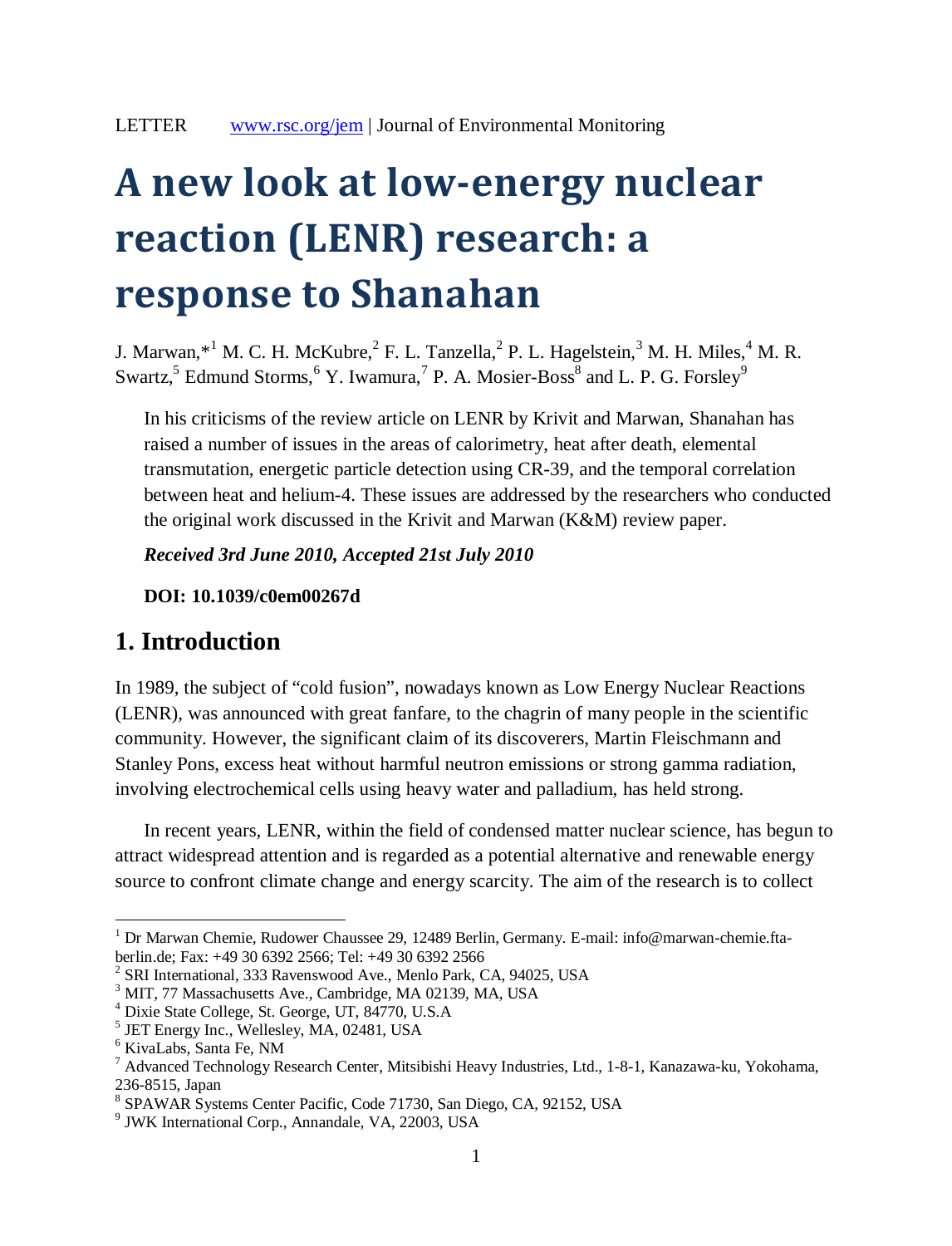experimental findings for LENR in order to present reasonable explanations and a conclusive theoretical and practical working model.

The goal of the field is directed toward the fabrication of LENR devices with unique commercial potential demonstrating an alternative energy source that does not produce greenhouse gases, long-lived radiation or strong prompt radiation. The idea of LENR has led to endless discussions about the kinetic impossibility of intense nuclear reactions with high coulomb barrier potential. However, recent theoretical work may soon shed light on this mystery.

As a result of the New Energy Technology Symposium at the American Chemical Society in Salt Lake City in 2009, the symposium organizers (K&M), were invited to write a summary of the presentations given at this meeting and overall to introduce and briefly review the topic of Low Energy Nuclear Reactions. The article titled "A New Look at Low-Energy Nuclear Reaction Research" mainly includes and discusses a range of experimental results in light of LENR effects with access to new sources and theoretical explanations.<sup>1</sup> With this writing we intended to give insight into this controversial subject and to help the audience re-evaluate their perspective on LENR for a possible alternative energy source and to create appropriate Energy Sustainability Concepts.

In the following we respond to the critiques K. Shanahan has revealed in his rebuttal of our paper.

# **2. Discussion**

## **2.1 Calorimetry**

Shanahan manufactured beads for LENR calorimetry experiments in conjunction with EarthTech (Austin, Texas) in the mid-90s. Swartz noted in his published analysis of the experiment<sup>2</sup> that EarthTech may have ignored evidence of excess power and a possible Optimum Operating Point (OOPs) manifold.<sup>3</sup> These manifolds also correlate input power, excess output power and the generated *de novo* helium-4.<sup>4</sup> Nearly fifteen years later, Shanahan followed this up with a commentary comprised of unsubstantiated blanket statements critical of the field. He reasons by syllogism from particular examples (often misunderstood) to general conclusions that clearly cannot apply in all of the examples of anomalous heat production observed in a wide variety of experimental configurations involving different kinds of calorimeters, *e.g.* isoperibolic, Seebeck, and mass flow. To explain the excess heat in these experiments, Shanahan invokes what he calls a Calibration Constant Shift (CCS). This CCS is nothing more than a hypothesis and should be stated as such (CCSH). There is no experimental evidence that it occurs, especially at the level of  $\pm 780$  mW stated by Shanahan. Furthermore, Shanahan does not specify mechanisms by which a calorimeter thermal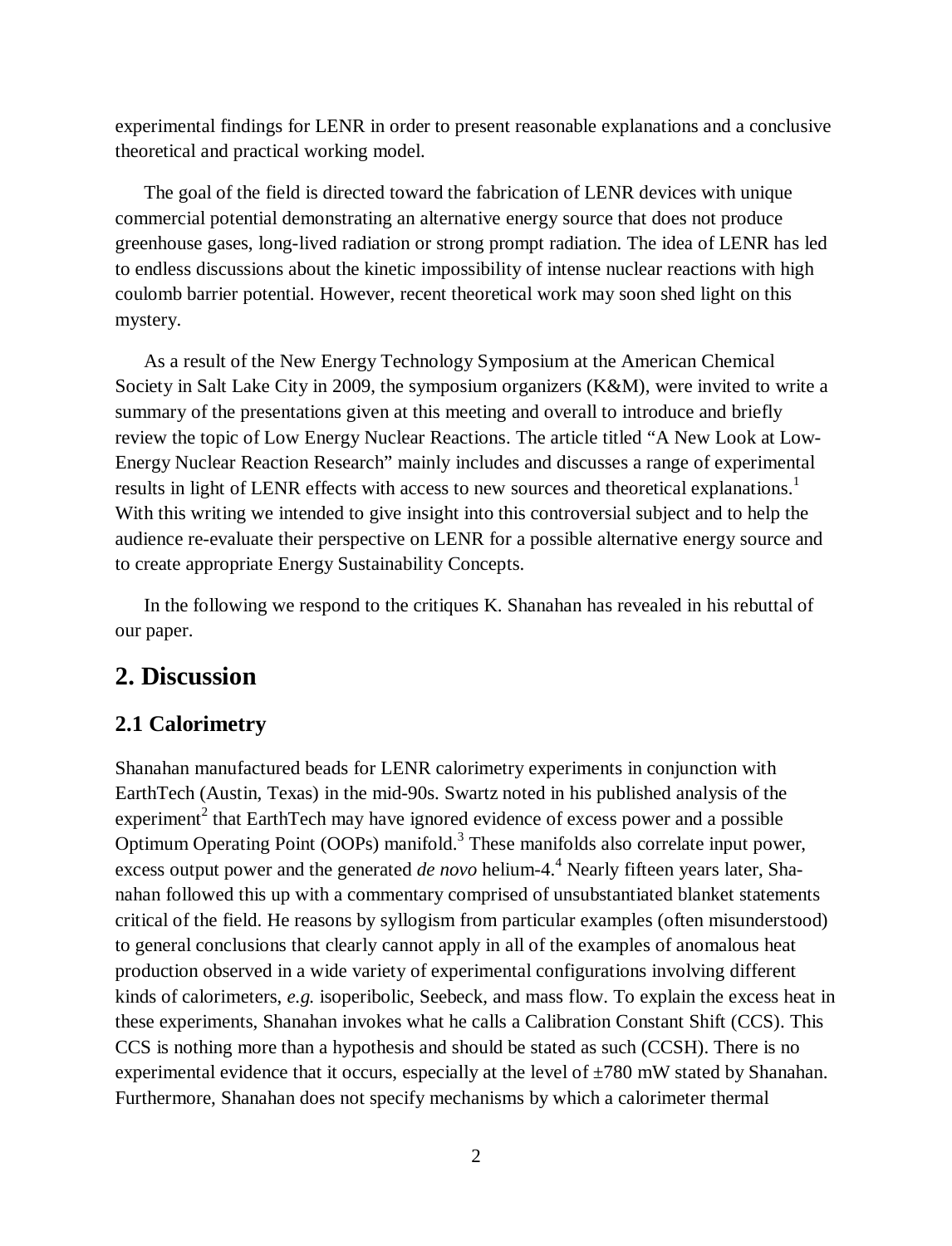calibration can change in such a way that, just during the periods of putative excess thermal power production, the calibration constant is different from its initial and final calibrated value. He employs the calibration constant shift hypothesis (CCSH), unquantified, with the logic that if this can happen in one experiment or calorimeter type, then it must be presumed to happen in all. To dispel this notion, the excess heat results obtained using two completely different types of calorimeters will be discussed.

The excess power measurements done at China Lake used an isoperibolic-type calorimeter. Periodic calibrations over a five-year period showed no significant changes in the heat transfer coefficients for the China Lake calorimeters.<sup>5</sup> In addition, the isoperibolic calorimeters used by Miles at the New Hydrogen Energy Laboratory (NHE) in Japan incorporated an automated Joule heat pulse. The calorimeter was calibrated at least once every second day. From this, the coefficients of thermal calibration are deduced by backwards integration fitting of the calorimeter response to this known input thermal power pulse. Calibrations were performed before, after and during the production of excess thermal power. The excess power measurements<sup>5</sup> were summarized by the following six conclusions:

- 1. The excess power effect was typically 5 to 10% larger than the input power. The largest excess power effect was 30%
- 2. The excess power in terms of the palladium volume was typically 1 to 5 W/cm<sup>3</sup>
- 3. Long electrolysis times ranging from 6 to 14 days were required before the onset of the excess power for Pd rod cathodes
- 4. Excess power production required a threshold current density of 100 mA/cm<sup>2</sup> or higher
- 5. Overall, only 30% of the experiments produced excess power
- 6. The success ratio in obtaining excess power varied greatly with the source of the palladium

It would be nearly impossible to obtain these conclusions if the excess power was due to Shanahan's random CCSH. Furthermore, SRI obtained very similar conclusions using a totally different type of calorimeter over this same time period.<sup>4,5</sup> The SRI calorimeter was based upon mass flow in which the thermal efficiency reflects the fraction of the total heat removed by convective flow, *i.e.*,

$$
\Phi = Q_{convection}/[Q_{Conduction} + Q_{Radiation}] \tag{1}
$$

A Mass Flow Calorimeter designed with high thermal efficiency, Φ, can operate as a first principles device with no calorimeter specific calibrations. Nevertheless, the calorimeter was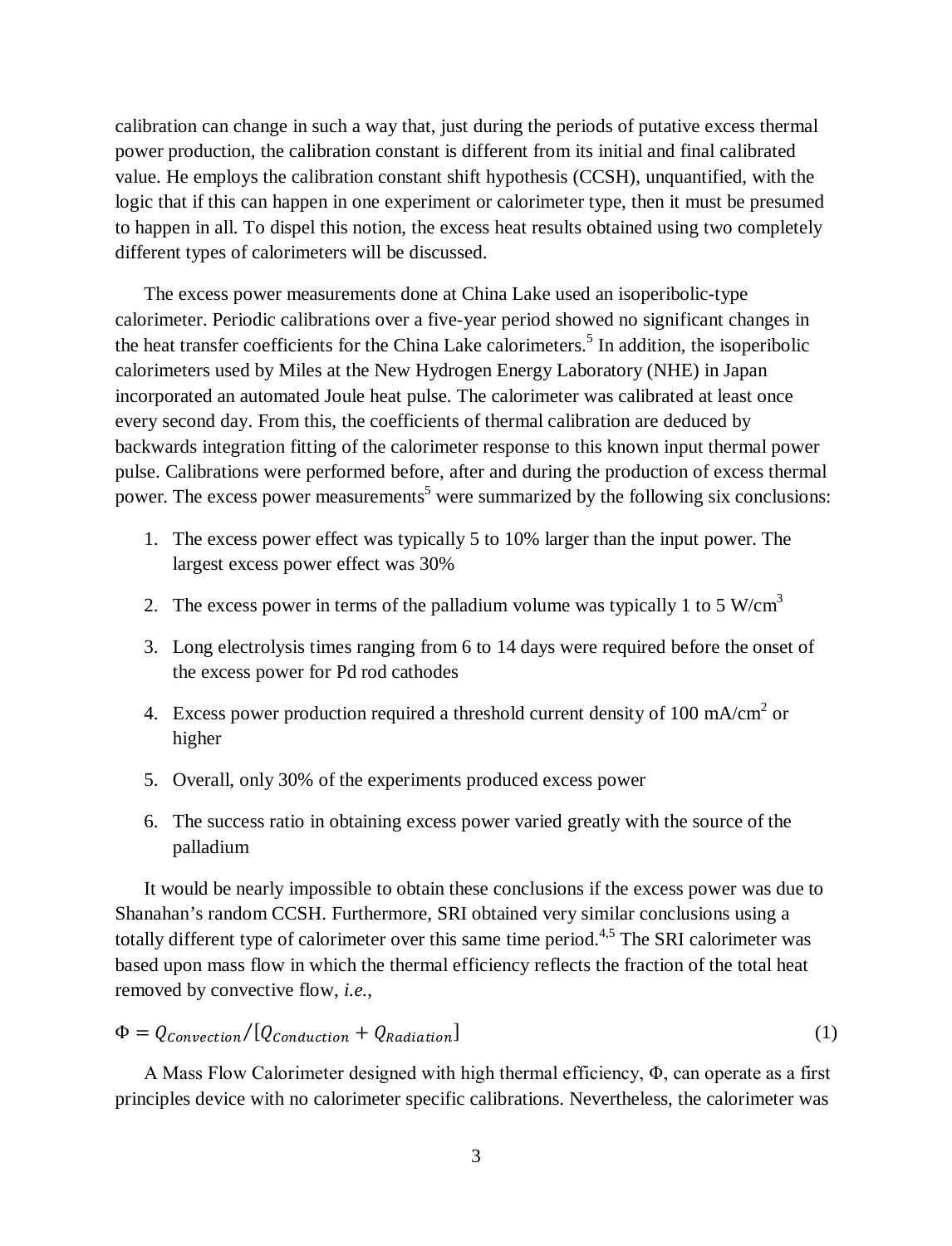periodically calibrated using an internal resistor. The maximum error was determined to be  $\pm$ 50 mW. For a mass flow calorimeter with  $\Phi$  = 99%, only 1% of the measured heat output is subject to the vagaries of geometric effects on conduction and radiation. The remaining 99% is determined solely from temperature, mass flow rate and the heat capacity of the convecting fluid. None of these measurements are subject to calibration drift and can be measured and calibrated independent of the calorimeter. Thus the CCSH can account for an excess power of at most (and actually much less than) 1% of the output power in the example given. Reported excess power numbers are typically >10% of the input electrical power. The CCSH can thus be shown quantitatively to fail in all cases of excess power reported in mass flow calorimeters. The SRI results typically yielded 5 to 10% excess power with a maximum of 28% excess power; the excess power was  $1-5$  W/cm<sup>3</sup> on the average; the initiation time was on the order of 300 h for 1–4 mm Pd rods; the threshold current density ranged from 100–400 mA/cm<sup>2</sup>; and the success rate varied greatly with the source of the palladium.<sup>6,7</sup> Two laboratories working completely independently using different types of calorimeters (isoperibolic *vs.* flow) could not arrive at these similar conclusions if the excess power was due to random calibration constants shifts.

Like Miles of China Lake, the SRI group showed that the rate of heat production is dependent on applied current. However, the SRI group also discovered that heat production correlates with the average D/Pd ratio of the cathode. A similar correlation between these variables and energy production has been observed in every subsequent study done worldwide when such measurements are made. This consistency in the behavior of two independent variables shows that in many cases the anomalous energy is not the result of error in measurement. Additional excess heat production replications are summarized in books by Beaudette $^8$  and Storms. $^9$ 

Since the CCSH has no reason for bias in sign it may equally increase or decrease the measured output and thus excess power.

In no case that we are aware of have significant "negative excess" power been observed in calorimetry experiments except in transient departures from the steady state. Unless a reason is given for asymmetry in the hypothesized mechanism (or any mechanism given and quantified at all), then the CCSH logically fails.

Finally, this isn't the first time Shanahan has raised these spurious arguments. He's applied them twice before, in  $2002^{10}$  and  $2005$ ,  $^{11}$  prompting a published response from Storms in 2005.<sup>12</sup> In his response to Shanahan's criticisms, Storms notes, "The assumptions" used by Shanahan to explain anomalous heat claimed to result from cold fusion are shown to be inconsistent with experimental observation." Shanahan's assertions are no more true now than they were five and eight years ago.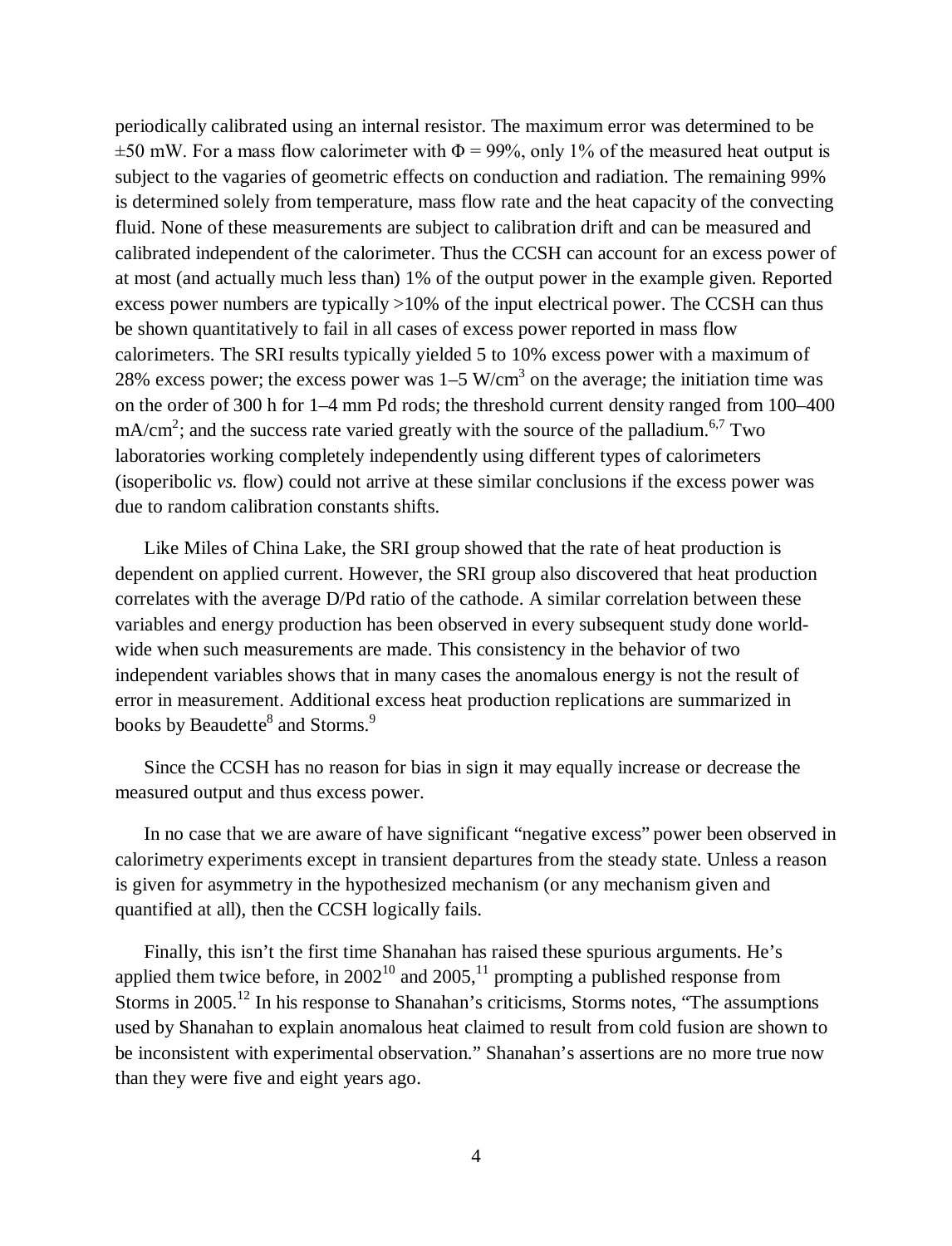#### **2.2 Heat after Death (HAD)**

The poorly-chosen term 'Death' referred to the termination of input electrical power in Pons' cell, which by definition occurs in the HAD region. In the original "HAD" reported by Pons and Fleischman, the electrolysis cell had finally run out of heavy water (due to the electrolysis) thereby unintentionally and inadvertently creating the region of no further input electrical power, because the electrical circuit was 'open circuited'.

Shanahan first mis-characterizes this as a phenomenon of a thermodynamically open cell in which "the electrolysis cell is allowed to lose enough electrolyte via evaporation, entrainment, and electrolysis that electrical contact is broken and current flow stops." The phenomenon is more generally the observation of continued heat generation after the cessation of electrochemical current generation by any means (normally, disconnecting the power supply). While not common, this phenomenon is sufficiently well-observed, clear and distinctive to have evoked comment by several researchers.

Shanahan seeks to account for a putative mis-measurement of heat in a single 1993 example of HAD cited in the K&M review. This he does in terms of his *ad hoc* Calibration Constant Shift hypothesis (CCSH) and/or as the result of the catalyzed burning of (previously) absorbed deuterium, neither of which does he trouble to quantify, leaving the impression that this is "common sense"– although not common or sensible enough for the experimenters who actually observed it, to be aware of it. He then argues from this (mis)analysis of one example of HAD to a general claim that all must be false.

In the 1993 example addressed by K&M and Shanahan, the anomaly observed and reported by Fleischmann and Pons was simply (but remarkably) that the temperature sensed close to an exposed cathode stayed high for a period longer than was previously experienced or anticipated. The significant point of this experiment (unmentioned by Shanahan) was that the electrolyte had evaporated by boiling with input electrical power far less than was needed to do so by simple Joule heating. If Shanahan had troubled to calculate the energy needed to evaporate a significant fraction of the cell electrolyte volume before the cathode was exposed, or added to it the energy required to maintain the cathode at elevated temperature after exposure he would have found that, even though the former is much greater than the latter, both exceed by large factors the heat of formation of  $D_2O$  from cathode-absorbed deuterium.

Miles had an experiment that produced the "heat-after-death" (HAD) effect when he was at the New Hydrogen Energy (NHE) laboratory in Japan. This experiment used a Pd-B rod cathode prepared by M.A. Imam of the U.S. Naval Research Laboratory (NRL), and complete details of this experiment are available.<sup>13</sup> An excess power greater than 9 W was observed prior to the cell being driven to dryness (see Ref. 13, Fig. A.22). Furious boiling and swirling actions were observed that were centered around the Pd-B cathode indicating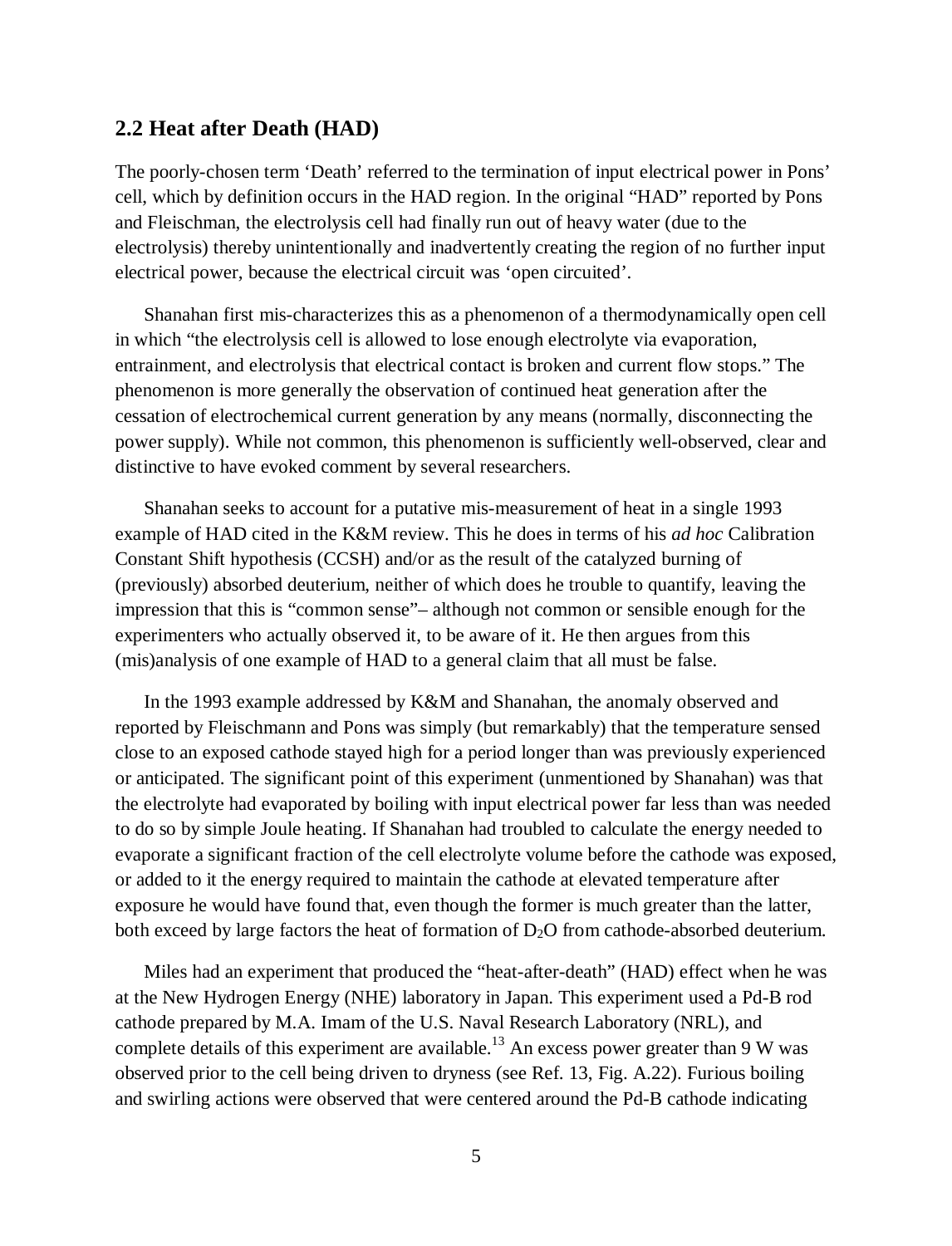that the cathode was the hottest point in the cell. During this boiling phase, most of the gas in the cell would be  $D_2O$  vapor rather than hydrogen and oxygen as stated by Shanahan. Furthermore, the gases exiting the cell were conducted through about two meters of glass tubing to a balance in order to continuously measure the amount of  $D_2O$  that had boiled away. The excess power continued at about the same level after the cell boiled dry and then gradually decayed over several hours. Shanahan's argument for explaining this HAD fails because there would be very little oxygen in a cell filled with  $D_2O$  vapor. If this HAD effect depended upon oxygen, it would initially be small when the cell first boiled dry and then increase as air is gradually drawn back into the cell through the two meters of glass tubing. This was not observed, $7$  thus Shanahan's hypothesis for the HAD effect is invalid.

#### **2.3 Transmutation**

With regards to transmutation, Shanahan impugns the work done by both Mizuno *et al.* and Iwamura *et al*. Figure 9 in the K&M review<sup>1</sup> shows Energy Dispersive X-Ray spectroscopy (EDX) analysis done, by Mizuno *et al.*, on a Pd rod before and after it produced excess heat during electrolysis. In his critique, Shanahan suggests that the observed new elements on the Pd rod are the result of contamination. Shanahan contends that metals from the cell components leach into the solution and are transported onto the cathode. What Shanahan does not indicate is that Mizuno *et al.*14,15 used very pure and carefully analyzed materials in their experiments. During the course of the experiments, electrolysis was done at 150°C under pressure in an electrolyte containing  $D_2O + LiOH$  after it had been pre-purified for seven days by electrolysis using sacrificial platinum electrodes. Furthermore, the stainless steel cell was sealed and protected by a thick coating of Teflon. In these experiments, electrolysis was continued for 32 days. Upon completion of the experiment, the palladium cathode was analyzed using EDX, AES (Auger electron spectroscopy), SIMS (secondary ion mass spectrometry) and EPMA (electron probe microanalyser). The Figure 9 in the K&M review only shows the EDX results. The other analytical methods confirmed this analysis and found other elements such as As, Ga, Sb, Te, I, Hf, Re, Ir, Br and Xe, several of which had abnormal isotopic ratios. While Shanahan might argue that the chromium (Cr) and iron (Fe) came from exposed stainless steel, this cannot explain the copper (Cu) and titanium (Ti), which were not found initially in the materials, and which showed abnormal isotopic ratios. Nor can it explain the anomalous isotopic distribution observed for  $Cr^{14}$ 

Iwamura and his co-workers conducted gas permeation experiments.<sup>16</sup> These experiments used sandwich structures consisting of alternating thin layers of CaO and Pd. On one side of the sandwich, Iwamura *et al.* deposited a thin elemental layer. This elemental layer is referred to as the 'source element' in the K&M review.<sup>1</sup> The sample was then mounted in a vacuum chamber, with the elemental layer facing the upstream side of the diffusion barrier. The sample was heated to 70 $\degree$ C and  $D_2$  allowed to diffuse though the structure. During the course of the experiment, the elemental composition of the 'source element' layer was monitored *in*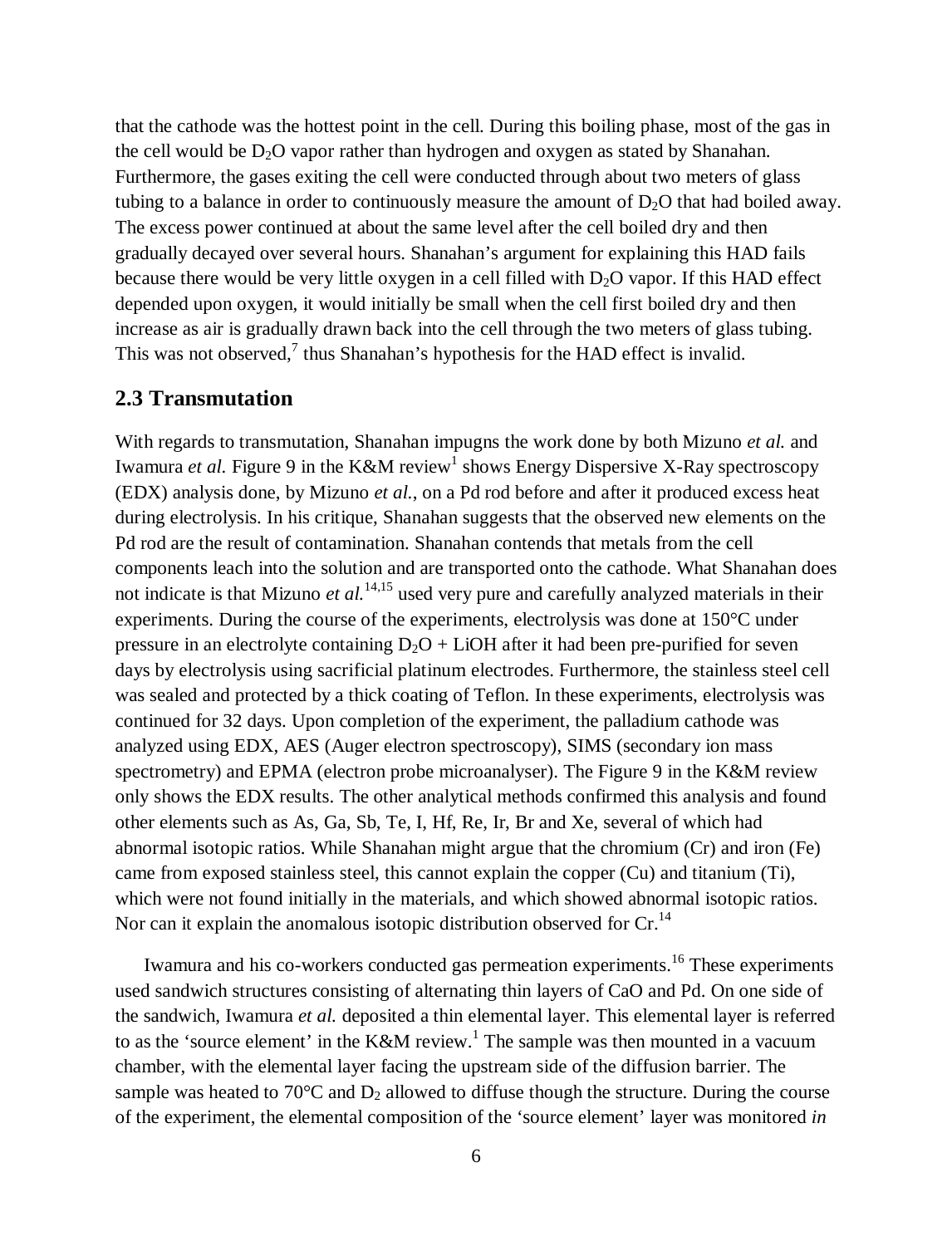*situ* and in real-time using X-ray photoelectron spectroscopy (XPS). As the  $D_2$  passed through the sandwich structure, the elemental composition of the thin 'source element' layer was observed to change as a function of time. As the concentration of the source element decreased, the amount of product element increased.

Shanahan states these transmutation results were due to contamination. However, either Pr or Mo was only observed when Cs or Sr, respectively, was deposited on the Pd/CaO multilayer prior to permeation. Neither was otherwise observed. Furthermore, if Mo came from vacuum chamber contamination, then it should be observed with bare Pd instead of only with a Pd/ CaO multilayer, but it wasn't. This effect did not occur when CaO was replaced by MgO, or when  $H_2$ , was used even though the other conditions remained unchanged. Hence, the deuterium permeation of a Cs or Sr layer in the Pd/CaO multilayer was necessary for elemental transmutation.

Shanahan also referenced NRL's assertion that the inner wall of Iwamura's balance, and nowhere else in his laboratory, was contaminated with Pr. Iwamura used the balance twice for each sample for 10 s each time. If Pr from the inner wall of the balance contaminated the Pd sample, the lower part of the Pd multilayer sample should also have been contaminated: it wasn't. Praseodymium should have consistently contaminated both control samples and multilayer samples, but it didn't.

The ion implanted Cs concentration continuously decreased from the surface. There was no Pr in the sample prior to permeation, but after deuterium permutation, the Cs concentration decreased in inverse proportion to the increased Pr concentration found in the top 10 nm of the surface. Prior to permeation, the Cs depth profiles in both samples were nearly equivalent, and thus, Cs atoms didn't diffuse. It is unlikely a Pr contamination impurity migrated as Pr was only found within 10 nm of the surface. Consequently, neither NRL's contaminated balance hypothesis nor Shanahan's suppositions account for the observations of elemental transmutation.

#### **2.4 Energetic particle detection using CR-39**

In their review,  $K\&M<sup>1</sup>$  discuss the results of an SRI replication of a Pd/D co-deposition experiment done using CR-39, a solid-state nuclear track detector. In his critique, Shanahan implies that little or no control experiments had been done to test conventional origins for the tracks observed in the CR-39 detectors used in the experiments. He further suggests that the tracks that have been observed in the CR-39 detectors are due to either  $O_2$  attack or 'shockwaves' resulting from explosions due to  $D_2/O_2$  recombination on the Pd surface. He also states that the triple track shown in the review article is actually overlapping tracks.

In actuality, SPAWAR had done an exhaustive series of control experiments that showed that the tracks were not due to radioactive contamination of the cell components nor were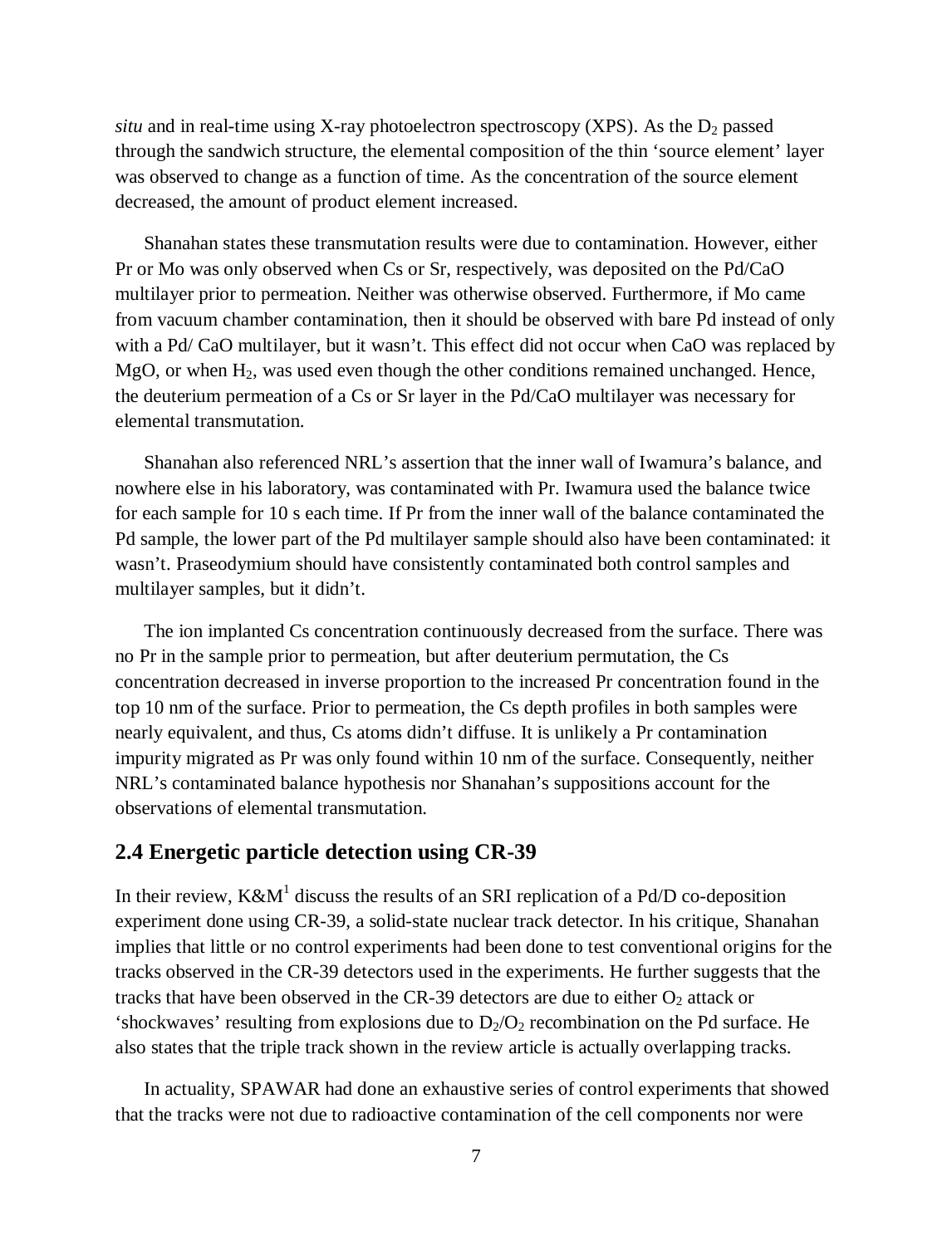they due to mechanical or chemical damage.<sup>17,18</sup> The time duration of these control experiments were the same as that used in the Pd/D co-deposition experiments. Also, the experimental results summarized in Fig. 1 rule out both  $O_2$  attack and shockwaves as the source of the tracks. It was reported that when Pd/D co-deposition was done on Ni screen, in the absence of an external electric/magnetic field, no tracks were observed on the CR-39 detector.<sup>17</sup> Instead the impression of the Ni screen was observed, Fig. 1a. The observed damage is consistent with X-ray/gamma ray damage. When Pd/D co-deposition was done on Ni screen in the presence of an external electric/magnetic field, tracks were observed, as shown in Fig. 1b. A high track density is observed inside the eyelets of the Ni screen where the Pd plated out. In contrast, tracks in CR-39 were observed in Pd/D co-deposition experiments done on Ag, Au, and Pt wires in both the presence and absence of an external electric/magnetic field.<sup>17</sup> The effect of cathode material on the generation of energetic particle tracks in CR-39 is still not understood. Recently, Pd/D co-deposition experiments were done on a composite electrode, Fig. 1c, in the absence of an external electric/magnetic field. The composite electrode was a Ni screen. As shown in Fig. 1c, half the Ni screen is bare. Metallic Au has been plated on the other half. At the end of the experiment, the detector was etched and analyzed. The results show that no tracks were obtained on the bare half of the cathode, Fig. 1d. The impression of the Ni screen is observed. However, tracks were obtained on the Au-coated Ni screen, Fig. 1e. Both halves of the cathode experienced the same chemical and electrochemical environment at the same time. If Shanahan's suppositions were correct that the pitting in CR-39 is caused by either explosions due to chemical reactions or to  $O_2$  attack, those reactions would have ocurred on both the bare Ni and Au-coated Ni halves of the cathode and both halves would have shown pitting of the CR-39 detector. This was not observed.

Triple tracks in CR-39 are diagnostic of the carbon breakup reaction due to interactions with \$ 9.6 MeV neutrons and is the most easily identifiable neutron interaction with the detector.<sup>19</sup> These triple tracks have been observed on both the front and back surfaces of the CR-39 detectors.19,20 They have not been observed in CR-39 detectors used in either control experiments or blanks. The triple track shown in Figure 12 of the K&M review is similar to those observed in CR-39 detectors that have been exposed to a DT neutron source. Fig. 2 compares Pd/D co-deposition generated triple tracks with those created upon exposure to a DT neutron source. Both sets of tracks are indistinguishable. Fig. 2a and b are examples of symmetric triple tracks while those in Fig. 2c are asymmetric triple tracks.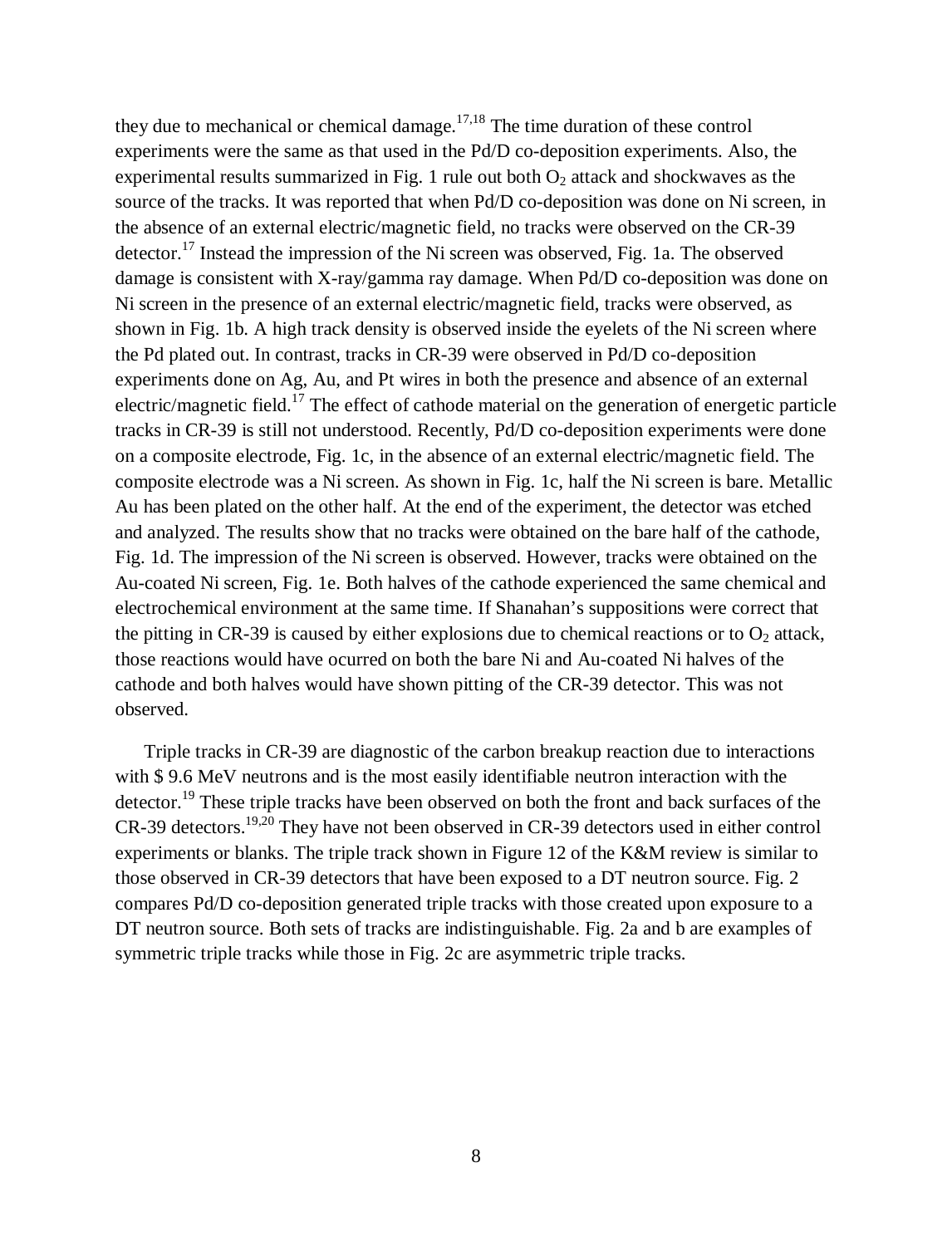

**Fig. 1** CR-39 results for Pd/D co-deposition done on Ni screen cathodes. (a) Photogragh of CR-39 used in an experiment performed in the absence of an external field. The impression of the Ni screen is observed. Photograph was obtained from S. Krivit, New Energy Times. (b) Photomicrograph of CR-39 used in an experiment performed in the presence of an external magnetic field, 20x magnification. Tracks are observed inside the eyelets of the Ni screen. (c) Photograph of the composite electrode used in a Pd/D co-deposition experiment done in the absence of an external electric/magnetic field. The top half of the cathode is bare Ni screen, the bottom half is Au-plated Ni screen. (d) Photomicrograph of CR-39 in contact with the bare Ni half, 20x magnification. The impression of the Ni screen is observed. (e) Photomicrograph of CR-39 in contact with the Au-coated Ni half, 1000x magnification. Tracks are observed.



**Fig. 2** Comparison of Pd/D co-deposition generated and DT generated triple tracks.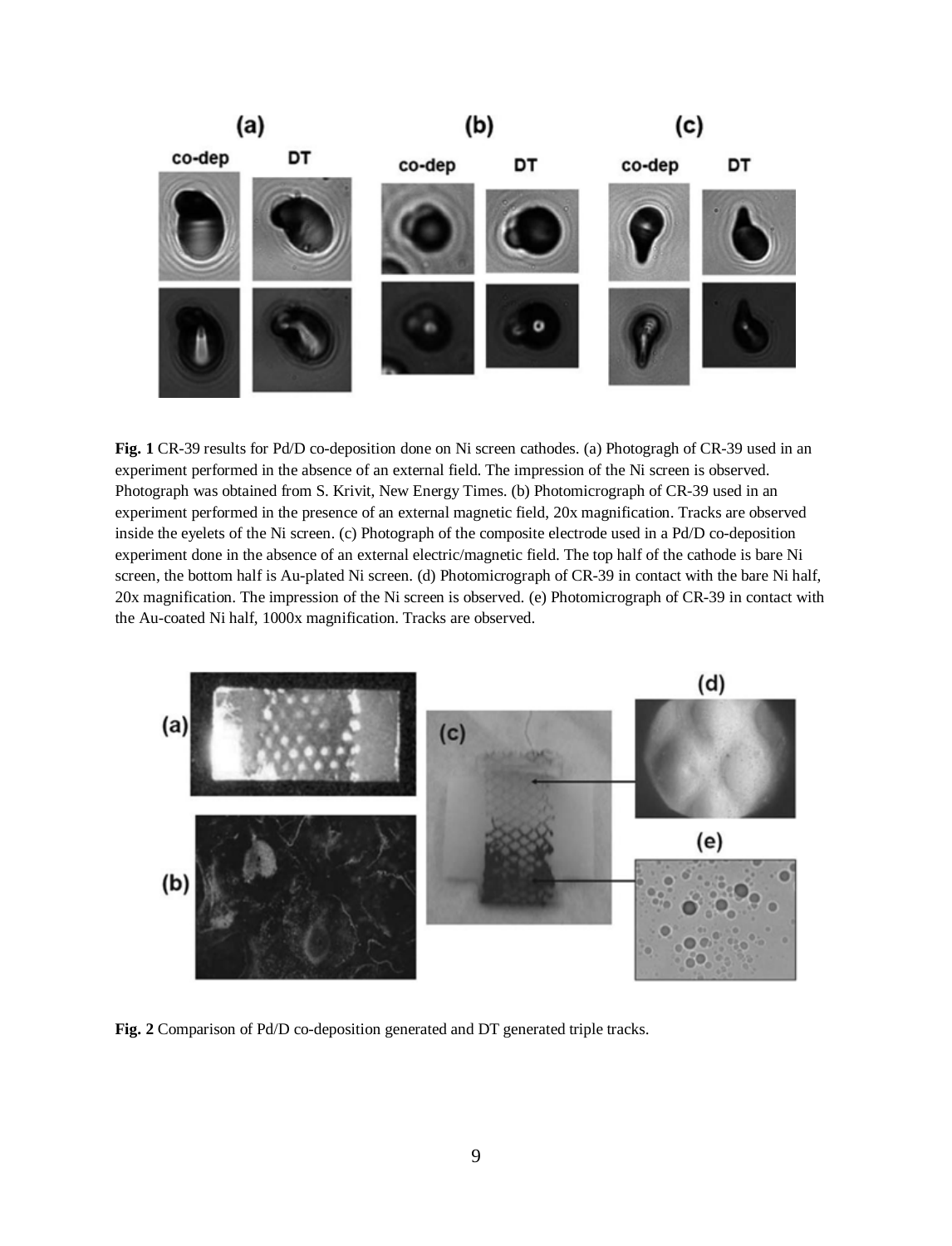## **2.5 Temporal correlation between heat and <sup>4</sup>He**

The China Lake experiments on the correlation of heat and helium-4 production carefully ruled out contamination.<sup>5,21</sup>

Control cells were run in the same manner as the cells that produced excess power. Excess helium-4 was measured in 18 out of 21 cells that produced excess heat. None of the 12 control cells yielded excess heat or showed excess helium-4 production. The random probability of obtaining the correct heat/helium-4 relationship in 30 out of 33 studies is 1:750,000 (see Appendix C of Ref. 5). Furthermore, it is very unlikely that random errors due to contamination would consistently yield helium-4 production rates in the appropriate range of D + D fusion of  $10^{11}$ – $10^{12}$  atoms/s per watt of excess power.<sup>5,21</sup>

 $\text{Case}^{22}$  reported production of extra energy by nano-particles of palladium on the surface of charcoal when the material was exposed to  $D_2$  gas at temperatures up to 175°C. McKubre *et al.*<sup>23</sup> replicated the claims. The results of this experiment are shown in Fig. 3a. This is the Figure 6 in the 2004 report prepared by Hagelstein *et al.*<sup>24</sup> that Shanahan discusses. This plot illustrates the real-time correlation between excess heat and the growth of  ${}^{4}$ He concentration in a metal-sealed, helium leak-tight vessel that was observed in the SRI replication of the Case experiment. In his critique, Shanahan briefly touches on the quantitative and temporal correlation of excess heat and <sup>4</sup>He production with an odd argument posed as a rhetorical question: "*If in fact there is no excess heat*, *then what exactly is being plotted on the Y axis?*" Where does the "fact" that "*there is no excess heat*" come from? It comes from the strained logic that the CCSH "explains all excess heat results." As discussed above, CCSH has no validity. Plotted on the X-axis of Fig. 3a is the increased level of  ${}^{4}$ He measured in samples drawn from a helium-leak-tight vessel. Again in his critique, Shanahan asks: "*If there is no proof that the observed He is not from a leak*, *then how does one know that is not what is being plotted on the X axis?*" This is easily explained. The shape of the measured <sup>4</sup>He *vs*. time curve is quantitatively different from that of a convective or diffusional leak of ambient <sup>4</sup>He into the closed cell. The measured and plotted  $\int_{0}^{4}$ He] first remains constant (no leak), then rises approximately linearly to roughly twice the ambient air background level. A shape consistent with the hypothesis Shanahan proposes would be exponential with greatest slope at time zero and rising asymptotically to the environing background level (5.22 ppmV). So an explanation invoking an in-leak from the ambient can be seen to fail quantitatively.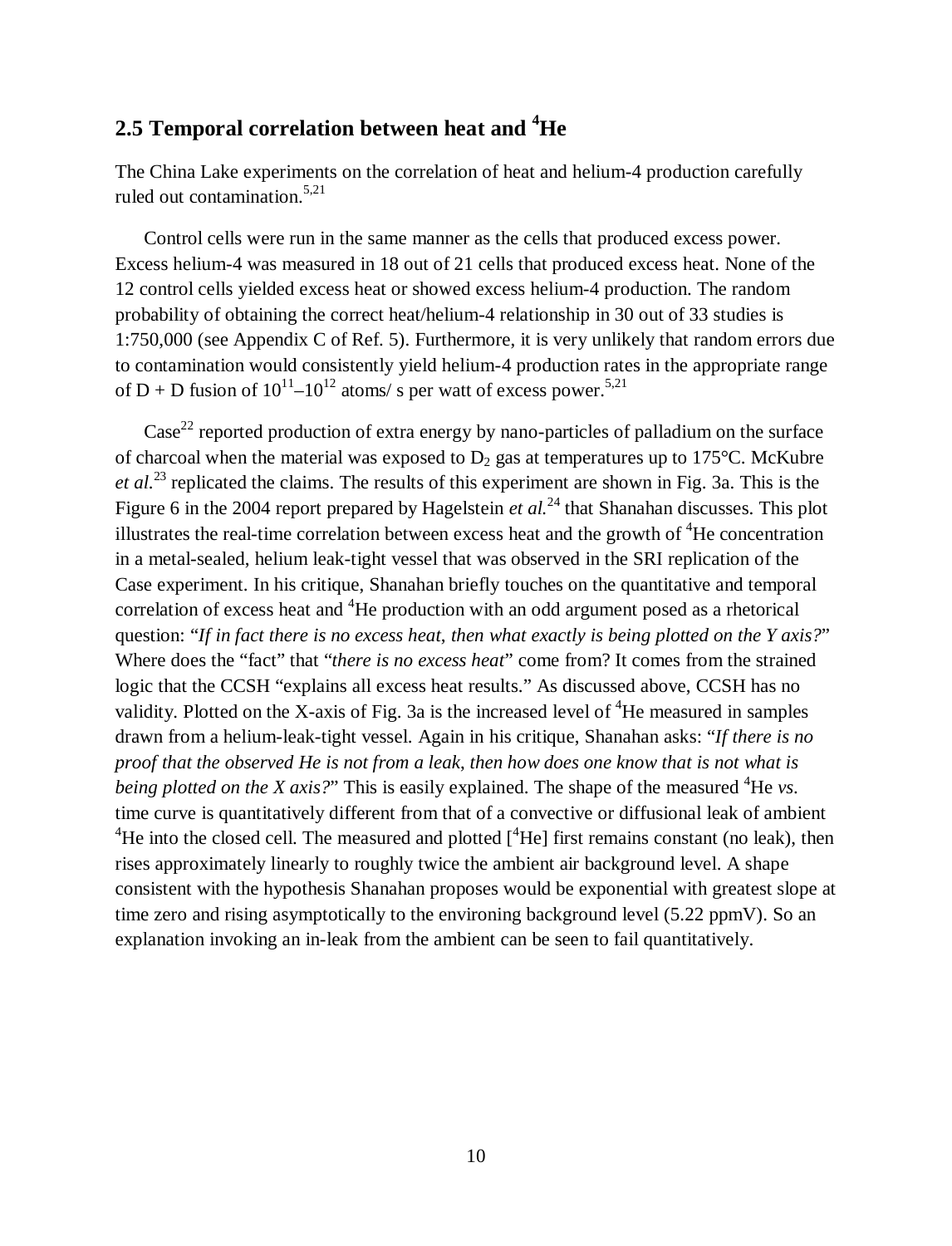

Fig. 3 Summary of SRI results on the Case replication. (a) Plot showing correlation between <sup>4</sup>He and excess heat where  $\circ$  are gradient datapoints (y = 18.36 x, R<sup>2</sup> = 0.99); — — — is gradient Q = 31 ± 13 MeV/atom;  $\bullet$ are differential data points (y = 18.89x,  $R^2 = 0.95$ ); — is differential Q = 32 ± 13 MeV/atom. (b) Helium-4 increase in sealed cells containing Pd on C catalyst and  $D_2$  (H<sub>2</sub>) gas where — — — is <sup>4</sup>He in room air at STP; is SC1;  $\bullet$  is SC2;  $\circ$  is SC3.1; ■ is SC3.2;  $\Box$  is SC4.1; and  $\Delta$  is SC4.2.

Fig. 3b shows plots of the <sup>4</sup>He concentration,  $[$ <sup>4</sup>He], measured as a function of time. This is the Figure 12 that Shanahan discusses in his critique of the SRI replication of the Case experiment. In his critique, Shanahan questions the decrease in  $[4He]$  after day 30. The original experimenters also noticed this, questioned it, and sought the explanation experimentally, quantitatively and with reference to the literature. At elevated temperatures <sup>4</sup>He absorbs or adsorbs to a modest degree into or onto carbon; the measurements reported therefore reflect a slight systematic under-measurement of the  $[4He]$  consistent with the measured Q value correlation between the rates of heat and helium production. Shanahan impugns the mass spectroscopist by pretending superior knowledge of the variability of  $\int^4He$ in room air. The original reports indicate that each helium data point was developed by measuring  ${}^{4}$ He in a D<sub>2</sub> standard, in the sample, and in room air. All three measurements are made for each data point. There is no fluctuation of  $\int^4$ He] in room air as any level of actual experience or a simple calculation of the volume of helium needed would show. Nor is there an "*unknown and therefore uncontrolled systemic error in the mass spectrometer results*".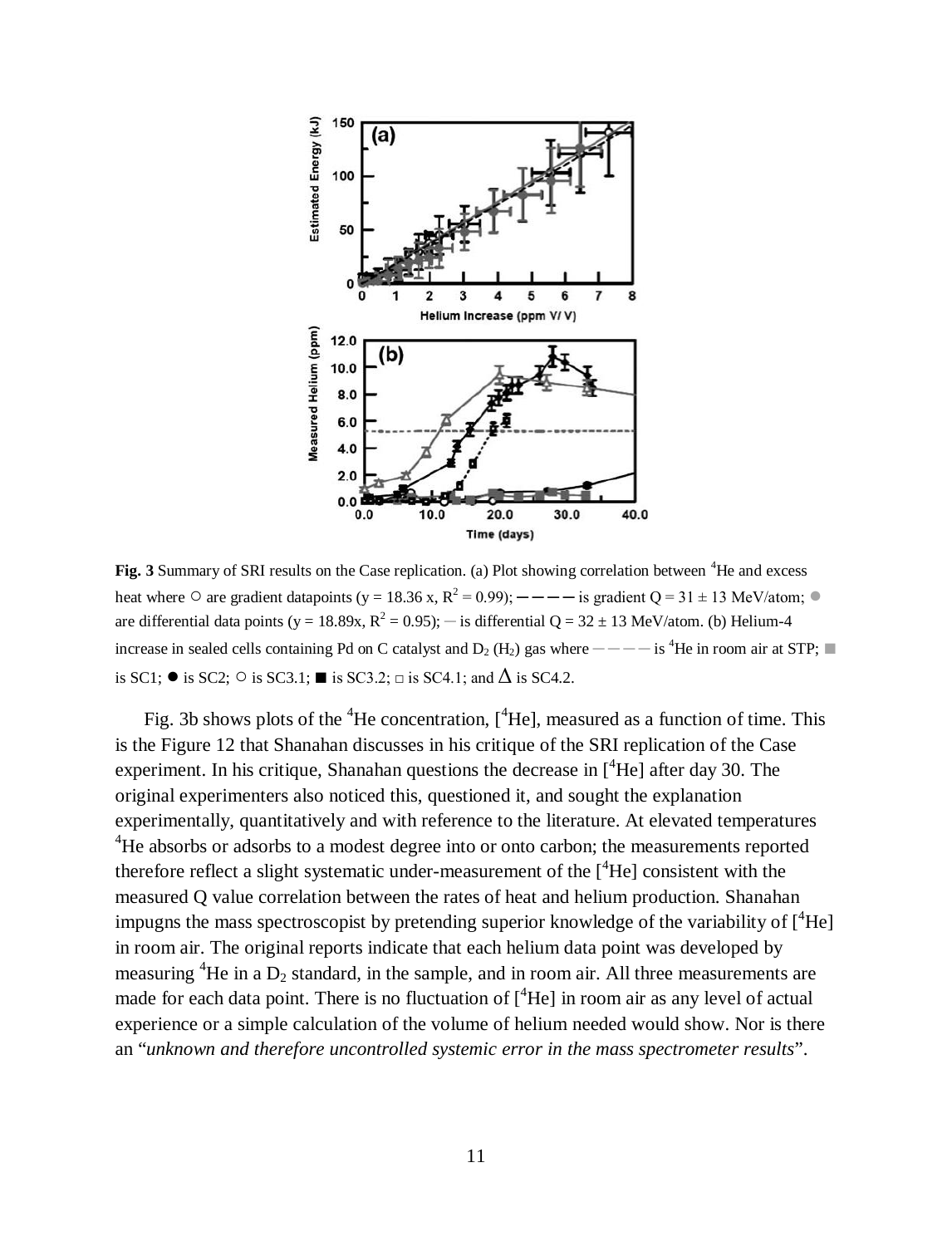# **3. Conclusions**

Despite Shanahan's unsubstantiated allegations, LENR researchers are well aware of the necessity for controls to verify proper instrument function while eliminating more prosaic explanations for the observed effects. Indeed, peer-reviewed published papers and conference presentations have long disproved Shanahan's chemical/mechanical suppositions regarding LENR observations. Furthermore, contrary to Shanahan's assertions, the observed effects are often several orders of magnitude larger than the measurement errors. For example, in a variety of experiments, the solid-state nuclear track detector background was less than 1 track/mm<sup>2</sup> whereas the signal exceeded 10,000 tracks/mm<sup>2</sup>! Both Swartz and a team at Energetics have reported excess power an order of magnitude greater than the input power in electrolytically driven systems.

Similarly, LENR researchers have replicated the LENR effect in a variety of electrolytic and gas-loaded systems. First Miles, and later both De Ninno and an exhaustive effort by SRI, correlated <sup>4</sup>He production with heat in electrolytically-loaded systems. Later, SRI replicated the <sup>4</sup>He-heat correlation in gas-loaded systems with Case's Pd/carbon catalyst and Arata's double-structured electrode. Excess heat production in Szpak and Mosier-Boss' electrolytic Pd/D co-deposition system was first measured by Miles and then replicated by Letts. Kitimura and Ahern have both replicated excess heat from Arata and Zhang's gas-loaded Pd/ZrO<sub>2</sub> nano-structures. However, reproducible heat-production in bulk Pd is still an issue, with much to be learned about Pd metallurgy and batch-to-batch variability. Indeed, material irreproducibility plagued the semiconductor field for decades and is still a concern with high Tc superconductors. This is not a new phenomenon for a new and emerging field. In conclusion, reproducible control of LENR has been difficult to achieve because of multiple factors including significant Pd/D loading, adequate loading times (sometimes weeks), loading rate, deuterium flux, lattice prehistory, and electrolyte/cathode compositions.

## **References**

- 1. S. B. Krivit and J. Marwan, *J. Environ. Monit.*, 2009, 11, 1731.
- 2. M. Swartz and G. Vernon, The Importance of Controlling Zero-Input Electrical Power Offset, *Journal of New Energy*, 1998, 3, 15.
- 3. M. Swartz, Consistency of the Biphasic Nature of Excess Enthalpy in Solid State Anomalous Phenomena with the Quasi-1-Dimensional Model of Isotope Loading into a Material, *Fusion Technology*, 1997, 31, 63–74.
- 4. M. R. Swartz, Survey of the Observed Excess Energy and Emissions In Lattice Assisted Nuclear Reactions, *Journal of Scientific Exploration*, 2009, 23(4), 419–436.
- 5. M. H. Miles, B. F. Bush and K. B. Johnson, "*Anomalous Effects in Deuterated Systems*", NAWCWPNS TP 8302, September 1996.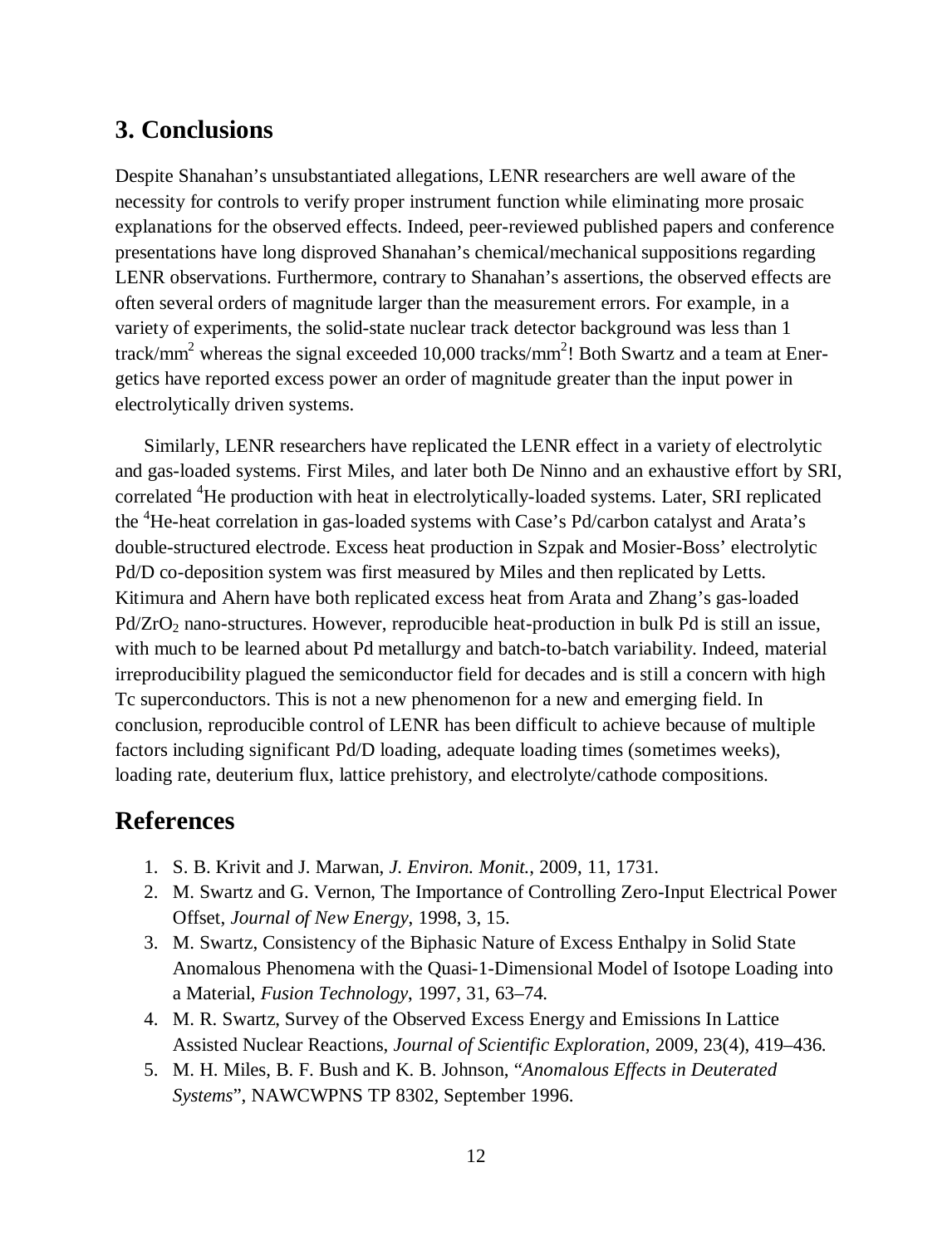- 6. M. C. H. McKubre, S. Crouch-Baker, R. C. Rocha-Filho, S. I. Smedley and F. L. Tanzella, Isothermal Calorimetric Investigations of the D/Pd and H/Pd Systems, *J. Electroanal. Chem.*, 1994, 368, 55.
- 7. M. C. H. McKubre, S. Crouch-Baker, A. K. Hauser, S. I. Smedley, F. L. Tanzella, and S. S. Wing, "Concerning Reproducibility of Excess Power Production", in *Proceedings of the Fifth International Conference on Cold Fusion*, 9–13 April 1995, Monte Carlo, Monaco, p. 17.
- 8. C. G. Beaudette, *Excess Heat: Why Cold Fusion Research Prevailed*, 2nd Edition, Oak Grove Press, LLC (2002).
- 9. E. Storms, *The Science of Low Energy Nuclear Reaction*, World Scientific Publishing (2007).
- 10. K. Shanahan, A Systematic Error in Mass Flow Calorimetry Demonstrated, *Thermochim. Acta*, 2002, 387, 95.
- 11. K. Shanahan, Comments on Thermal Behavior of Polarized Pd/D Electrodes Prepared by Co-deposition, *Thermochim. Acta*, 2005, 428, 207.
- 12. E. Storms, Comment on Papers by K. Shanahan that Propose to Explain Anomalous Heat Generated by Cold Fusion, *Thermochim. Acta*, 2005, 441, 208.
- 13. M. H. Miles, M. Fleischmann, and M. A. Imam, *Calorimetric Analysis of a Heavy Water Electrolysis Experiment Using a Pd-B Alloy Cathode*, NRL/MR/6320-01-8526, March 26, 2001.
- 14. T. Mizuno, T. Ohmori and M. Enyo, Anomalous Isotopic Distribution in Palladium Cathode after Electrolysis, *J. New Energy*, 1996, 1, 37.
- 15. T. Mizuno, T. Akimoto, T. Ohmori and M. Enyo, Confirmation of the Changes of Isotopic Distribution for the Elements on Palladium Cathode after Strong Electrolysis in D2O Solutions, *Int. J. Soc. Mat. Eng. Resources*, 1998, 6, 45.
- 16. Y. Iwamura, M. Sakano and T. Itoh, Elemental Analysis of Pd Complexes: Effects of D<sup>2</sup> Gas Permeation, *Jpn. J. Appl. Phys.*, 2002, 41, 4642–4648.
- 17. P. A. Mosier-Boss, S. Szpak, F. E. Gordon and L. P. G. Forsley, Use of CR-39 in Pd/D Co-deposition Experiments, *Eur. Phys. J.: Appl. Phys.*, 2007, 40, 293.
- 18. P. A. Mosier-Boss, S. Szpak, F. E. Gordon, L. P. G. Forsley, Detection of Energetic Particles and Neutrons Emitted During Pd/ D Co-deposition, in *Low-Energy Nuclear Reactions Sourcebook Volume 1*, ed. J. Marwan and S. Krivit, American Chemical Society, Oxford University Press, Washington, D.C., 2008, p. 311.
- 19. A. S. Roussetski, "Application of CR-39 Plastic Track Detector for Detection of DD and DT-Reaction Products in Cold Fusion Experiments,"in *8 th International Conference on Cold Fusion*, Italian Physical Society, Bologna, Italy, 2000.
- 20. P. A. Mosier-Boss, S. Szpak, F. E. Gordon and L. P. G. Forsley, Triple Tracks in CR-39 as the result of Pd-D Co-deposition: Evidence of Energetic Neutrons, *Naturwissenschaften*, 2009, 96, 135.